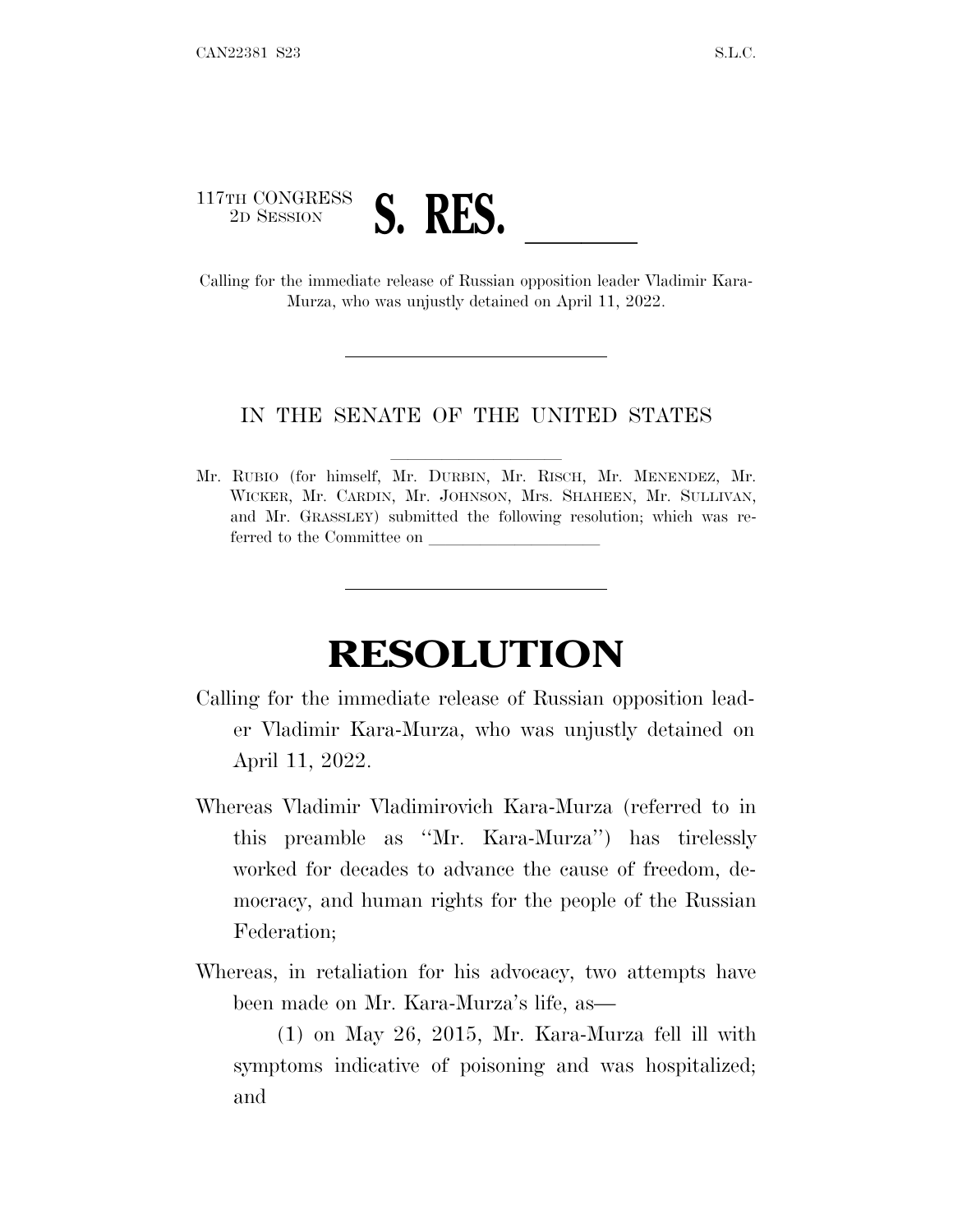2

(2) on February 2, 2017, he fell ill with similar symptoms and was placed in a medically induced coma; Whereas independent investigations conducted by Bellingcat, the Insider, and Der Spiegel found that the same unit of the Federal Security Service of the Russian Federation responsible for poisoning Mr. Kara-Murza was respon-

- sible for poisoning Russian opposition leader Alexei Navalny and activists Timur Kuashev, Ruslan Magomedragimov, and Nikita Isayev;
- Whereas, on February 24, 2022, Vladimir Putin launched another unprovoked, unjustified, and illegal invasion into Ukraine in contravention of the obligations freely undertaken by the Russian Federation to respect the territorial integrity of Ukraine under the Budapest Memorandum of 1994, the Minsk protocols of 2014 and 2015, and international law;
- Whereas, on March 5, 2022, Vladimir Putin signed a law criminalizing the distribution of truthful statements about the invasion of Ukraine by the Russian Federation and mandating up to 15 years in prison for such offenses;
- Whereas, since February 24, 2022, Mr. Kara-Murza has used his voice and platform to join more than 15,000 citizens of the Russian Federation in peacefully protesting the war against Ukraine and millions more who silently oppose the war;
- Whereas, on April 11, 2022, five police officers arrested Mr. Kara-Murza in front of his home and denied his right to an attorney, and the next day Mr. Kara-Murza was sentenced to 15 days in prison for disobeying a police order;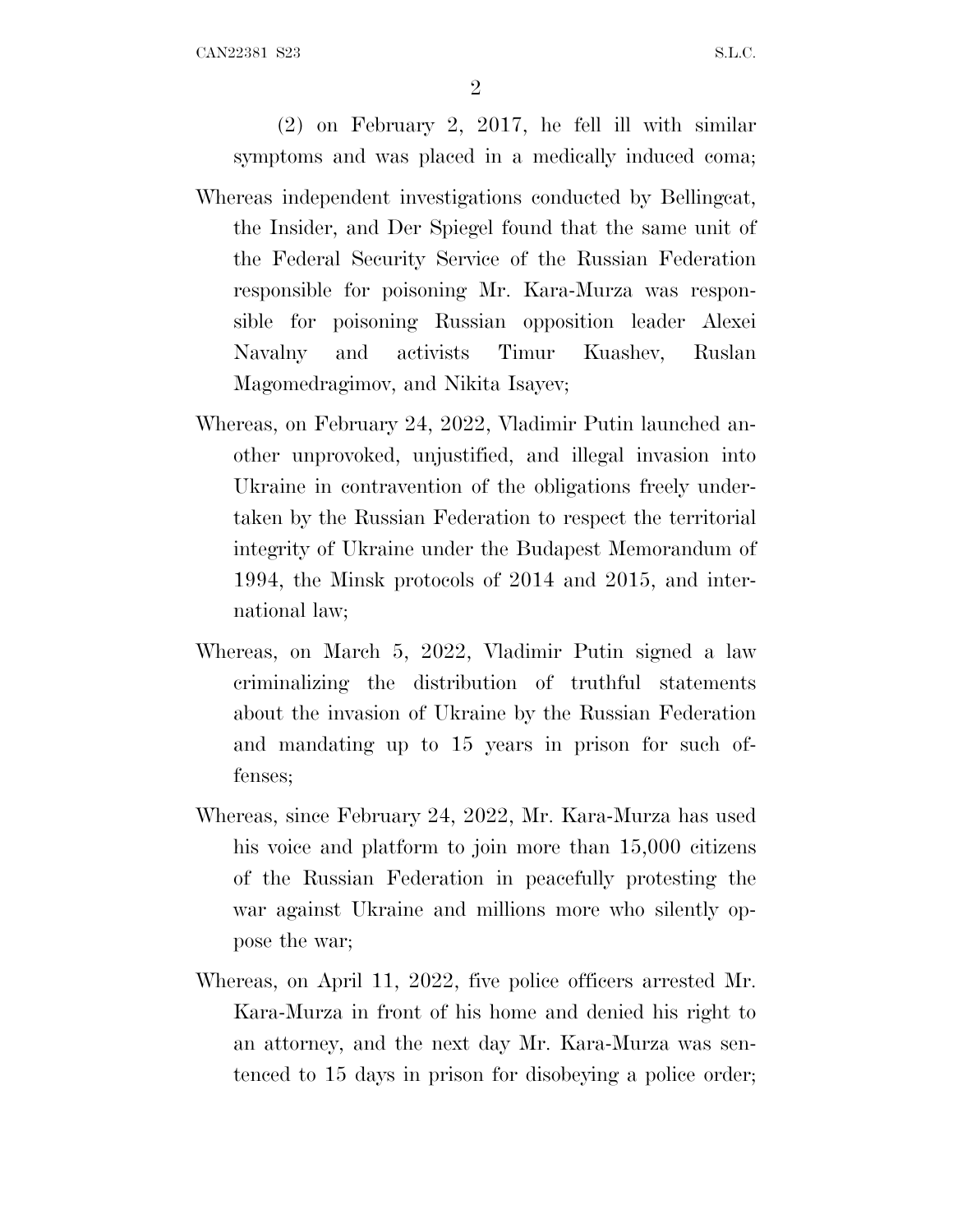- Whereas, on April 22, 2022, the Investigative Committee of the Russian Federation charged Mr. Kara-Murza with violations under the law signed on March 5, 2022, for his fact-based statements condemning the invasion of Ukraine by the Russian Federation;
- Whereas Mr. Kara-Murza was then placed into pretrial detention and ordered to be held until at least June 12, 2022; and
- Whereas, if convicted of those charges, Mr. Kara-Murza faces detention in a penitentiary system that human rights nongovernmental organizations have criticized for widespread torture, ill-treatment, and suspicious deaths of prisoners: Now, therefore, be it
	- 1 *Resolved,* That the Senate—
- 2 (1) condemns the unjust detention and indict-3 ing of Russian opposition leader Vladimir 4 Vladimirovich Kara-Murza, who has courageously 5 stood up to oppression in the Russian Federation;
- 6 (2) expresses solidarity with Vladimir 7 Vladimirovich Kara-Murza, his family, and all indi-8 viduals in the Russian Federation imprisoned for ex-9 ercising their fundamental freedoms of speech, as-10 sembly, and belief;
- 11 (3) urges the United States Government and 12 other allied governments to work to secure the im-13 mediate release of Vladimir Vladimirovich Kara-14 Murza, Alexei Navalny, and other citizens of the 15 Russian Federation imprisoned for opposing the re-